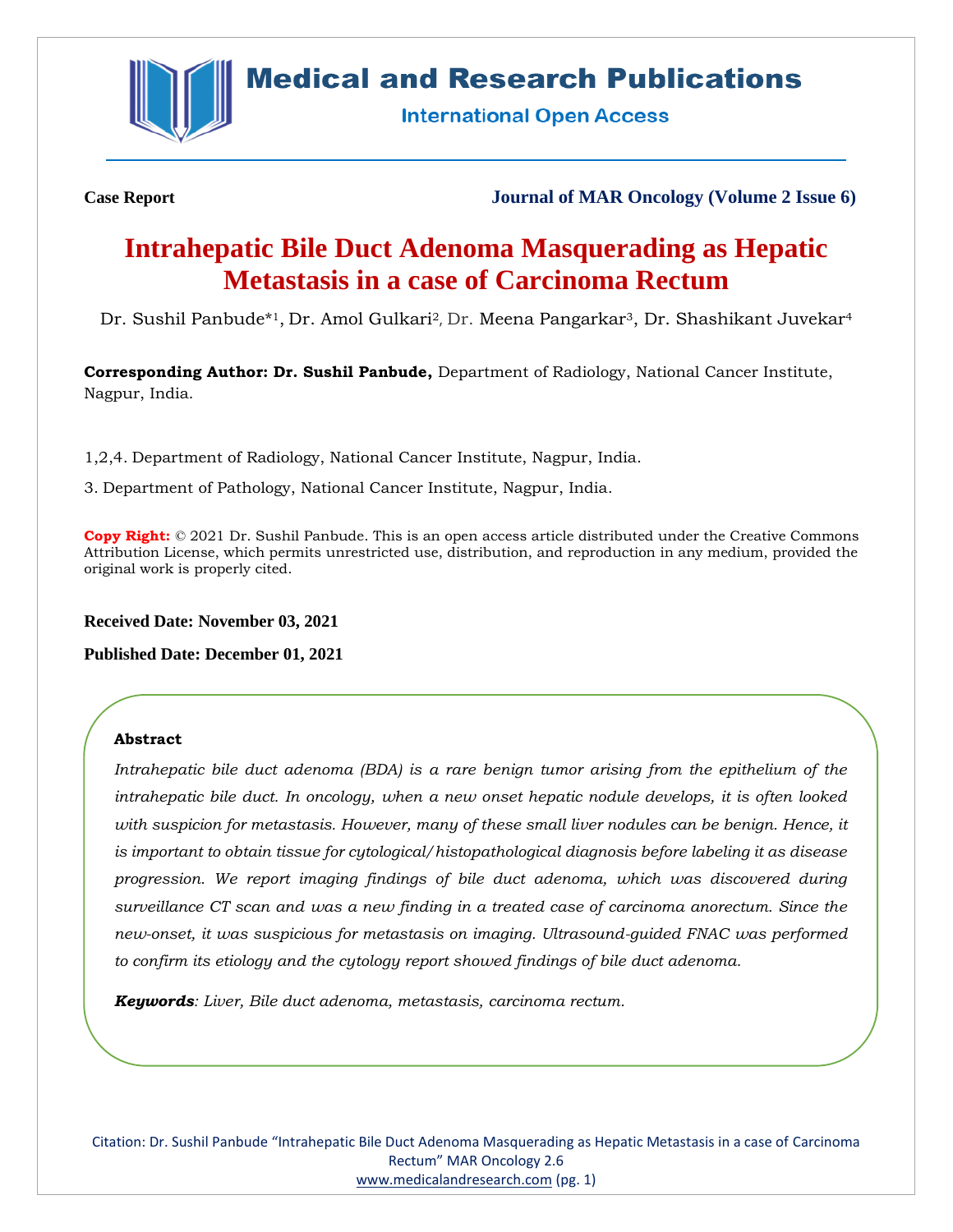## **Case History:**

A 46-years-old female, a known case of adenocarcinoma of the rectum, received neoadjuvant chemoradiotherapy and underwent posterior exenteration surgery. Histopathology report of the primary revealed a small residual focus of viable adenocarcinoma without nodal involvement. She received adjuvant chemotherapy and was on surveillance at a tertiary referral oncology center. Surveillance contrast-enhanced CT scan of abdomen and pelvis was obtained 9 months after the surgery on a 16 slice GE Discovery CT scan machine. Pre contrast plain images and post-contrast images in port venous phase (60 seconds after intravenous injection of iodinated contrast) and delayed / equilibrium phase (180 seconds after intravenous injection of iodinated contrast) were obtained. Arterial phase images were not obtained, as it was a routine surveillance CT scan. CT scan revealed a 14 mm-sized hypodense lesion in the right lobe of the liver, which was not evident on the previous pre-op CT. The liver lesion was hypoattenuating on pre-contrast plain images and post-contrast images in the port venous phase while showing hyperattenuating on delayed / equilibrium phase images. It was located at the periphery. (**Fig. 1**). Since it was a new onset lesion in a known case of carcinoma, it was suspicious for metastasis. The liver lesion seen on the CT scan did not show FDG uptake on the FDG PET-CT scan. (**Fig. 2**). Still, it was suspicious for metastasis since was new-onset. There is no evidence of metabolically active disease elsewhere in PET-CT. The case was discussed in the multidisciplinary tumor board and to know the exact pathology, whether benign or malignant, it was referred to us for ultrasound (USG) guided FNAC. When the patient was taken for ultrasound-guided FNAC, pre-procedural USG reveals an isoechoic lesion with a thin peripheral rim of hypoechogenicity (**Fig. 3**). Under all aseptic precautions & local anesthesia, USG guided FNAC was done with a 25 G spinal needle. Smears were prepared from the aspirate and sent for cytological examinations. On cytology, smears were cellular and showed groups of cuboidal epithelial cells with uniform nuclei, fine chromatin, and scanty cytoplasm. There was no atypia or mitoses. (**Fig. 4**) Hence cytological diagnosis was benign bile duct lesion, bile duct adenoma. The absence of atypia and mitoses ruled out metastasis and other neoplastic lesions like cholangiocarcinoma. In addition, the absence of dilated lumina and intraluminal bile ruled out Von Meyenberg Complexes. The patient was then put on routine surveillance.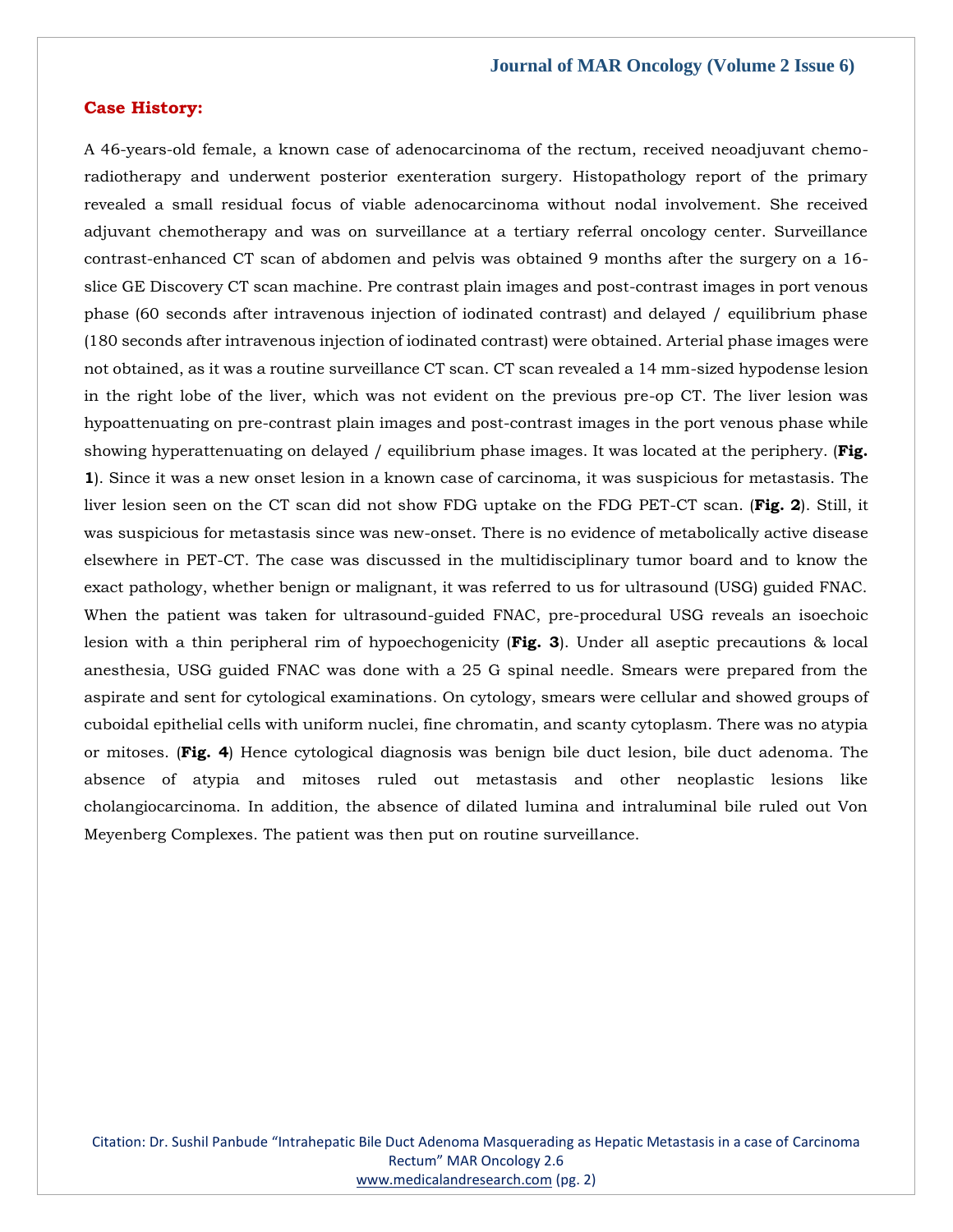

Figure 1: Axial CT scan non contrast (a) images and post contrast images in portovenous (b) and delayed phase (c) images show a hypodense nodule (arrows) which is hypoattenating to liver parenchyma on non contrast and post contrast portovenous phases, while is hyperattenuating on delayed phase images. (d) Sagittal reformatted image shows peripheral location of the lesion.



**Figure 2:** Axial fused images of PET CT scan shows no uptake in liver lesion (arrow)

Citation: Dr. Sushil Panbude "Intrahepatic Bile Duct Adenoma Masquerading as Hepatic Metastasis in a case of Carcinoma Rectum" MAR Oncology 2.6 [www.medicalandresearch.com](http://www.medicalandresearch.com/) (pg. 3)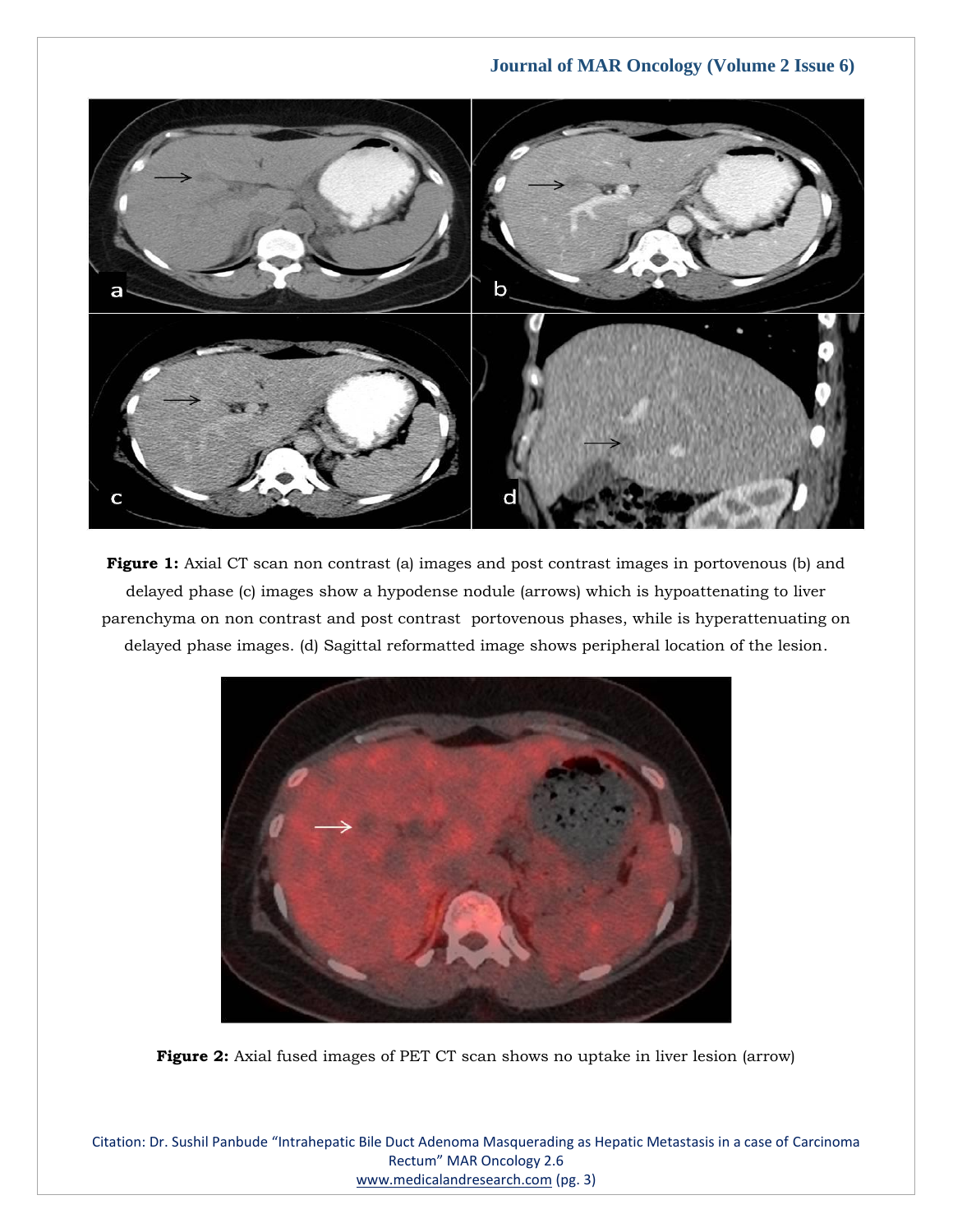

**Figure 3:** (a) Ultrasound images shows an isoechoic lesion with thin peripheral halo (marked with arrows). (b) USG guided FNAC was done. Arrow shows an echogenic tip of the needle in the liver

lesion.



**Figure 4:** MGG stain 40x. It shows uniform cuboidal bile duct epithelial cells, with monomorphic nuclei, scanty cytoplasm. No atypia and no mitoses seen.

## **Discussion:**

Bile duct adenoma is a rare benign tumor arising from the epithelial cells of the intrahepatic bile duct. **[**1,2,3**]** The largest studies to date by Allaire et al **[**1**]**, a study of 152 cases, found that most bile duct adenoma is asymptomatic and found incidentally during the intrabdominal surgery (103 case) or at autopsy (49). Bile duct adenoma constitutes around 1.3% of liver tumors. They are usually subcapsular

Citation: Dr. Sushil Panbude "Intrahepatic Bile Duct Adenoma Masquerading as Hepatic Metastasis in a case of Carcinoma Rectum" MAR Oncology 2.6 [www.medicalandresearch.com](http://www.medicalandresearch.com/) (pg. 4)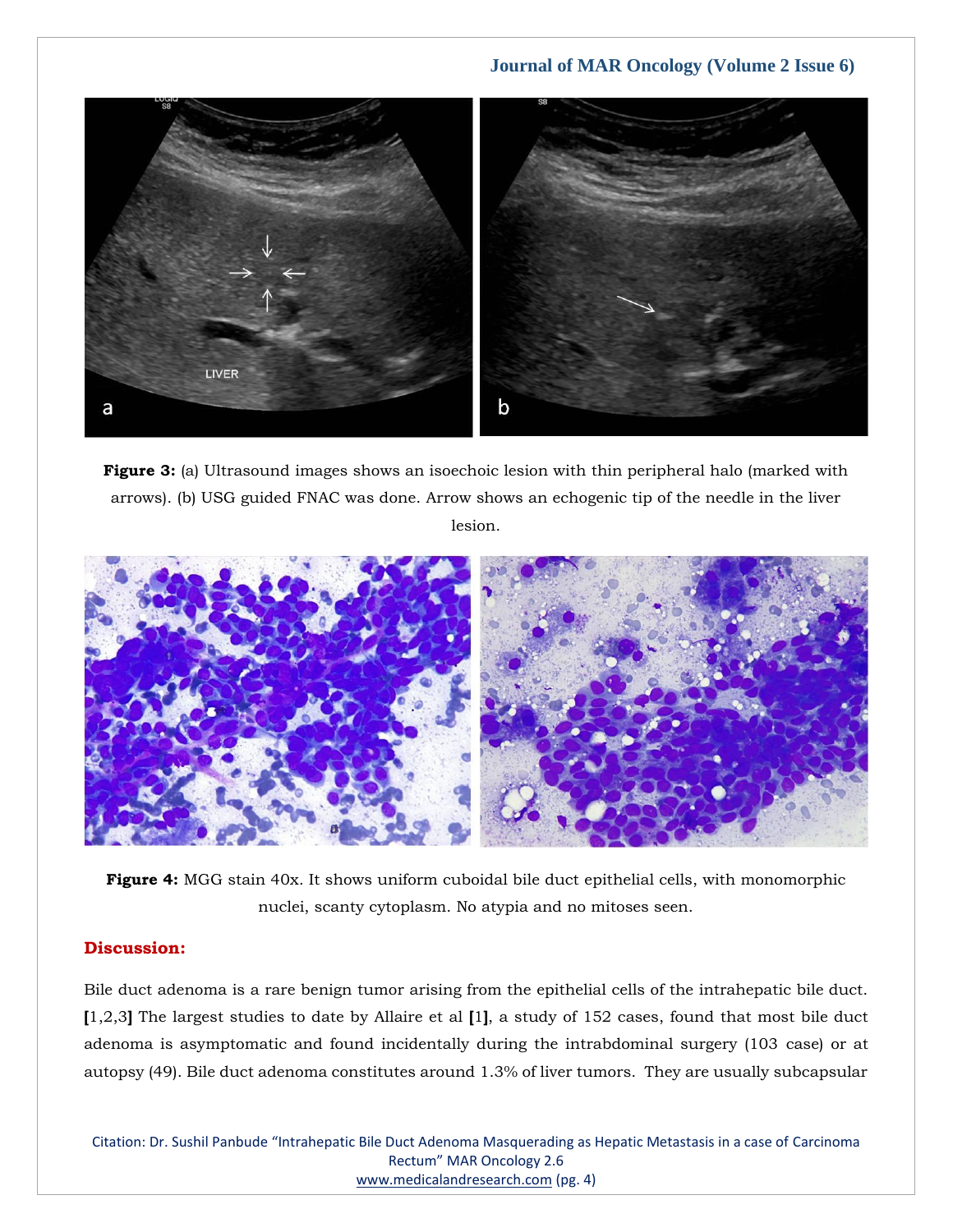in location, range from 1 to 20 mm in size and were well-circumscribed but non encapsulated. The majority occurred in patients between 20 to 70 years, with a mean age of 55 years.**[**1**]**

Microscopically, BDA is seen as the proliferation of disorganized and mature peribiliary gland acini and ductules within a variable amount of connective tissue stroma with signs of chronic inflammation and collagenization. There is no atypia or mitosis, which helps in distinguishing them from cholangiocarcinoma. BDA can also be confused with bile duct hamartoma (Von Meyenberg Complex), but lack of dilated lumina and intraluminal bile helps differentiate BDA from hamartoma.**[**4**]**

On ultrasound, BDA appears as a hyperechoic nodule with or without a surrounding halo. They can be isoechoic to the liver and could not be identified or can be hypoechoic.**[**5,6**]** In our case, BDA was isoechoic to the liver parenchyma and shows a thin peripheral hypoechoic rim (peripheral halo).

On an unenhanced CT scan, BDA is hypodense. It can appear hyperdense which is due to calcifications within.**[**7**]** In arterial phase images, hyperenhancement is a common feature but may appear hypodense.**[**6**]** They are hyperattenuating relative to liver parenchyma on port venous and equilibrium phase images.**[**5,6,8**]** This delayed enhancement is likely due to fibrous stroma which is seen in BDA.**[**6,9**]** This enhancement may vary depending upon the amount of fibrous stroma and may appear hypodense on delayed phase images.**[**6**]** In our case, BDA was hypoattenuating to the hepatic parenchyma on the port venous phase and hyperattenuating on delayed phase images.

On MRI, BDA appears as hypointense relative to liver on T1-weighted images, hyperintense on T2 weighted images, and hyperintense on DWI. BDA also demonstrated characteristic features on dynamic enhanced MRI, i.e., hyperenhancement in portal venous and delayed phase images.**[**6,10,11**]** However, there are case reports which showed hypointense signal**[**7**]** and isointense signal **[**8**]** on T2 weighted images. MRI was not done in our case.

To our knowledge, there is no data in the literature about the role of FDG PET in intrahepatic BDA. Our case showed no uptake on FDG PET which was in favor of benign findings. However, some low-grade tumors, mucinous tumors and small lesions may not show FDG uptake **[**12**]** and given known primary malignancy with the new-onset liver lesion, it was reported as suspicious for metastasis.

In patients with known malignancy, definite characterization of small liver lesions into benign vs. malignant is crucial in determining the prognosis and treatment. Jones et al**[**13**]** reported in their study that liver lesions less than or equal to 15 mm were found in 17% of the cases and were benign in 51% of the 82% of patients with known malignancy. Schwartz et al**[**14**]** in their study reported that hepatic lesions less than or equal to 1 cm, deemed too small to characterize, are most often benign, but approximately 11.6 % of these lesions were malignant. Schwartz et al also reported in their study that when these too small to characterize liver lesions were followed, the average reported time for an increase in the size of these TSTC liver lesions was 13 months if malignant in etiology. Therefore, it is helpful to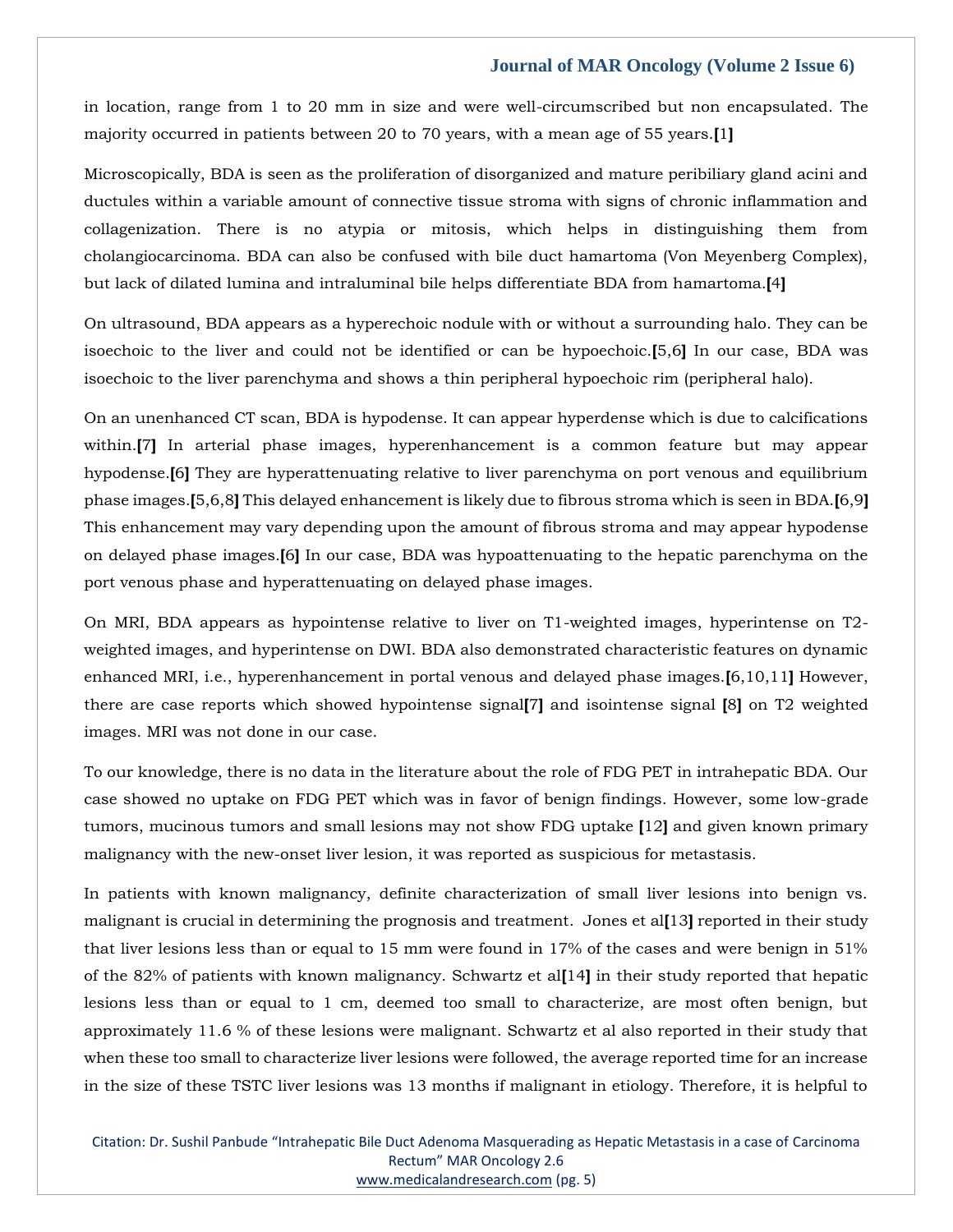obtain tissue for cytological/histopathological examination to obtain an accurate diagnosis and for better patient care.

"In conclusion, BDA, a rare primary liver tumor, have variable imaging characteristics ultrasound, but on dynamic contrast enhanced CT and MRI scans show arterial phase enhancement with progressive enhancement on delayed phase images, which are characteristics of BDA". However, some unusual imaging findings such as hypoattenuation on the equilibrium phase of CT scan are also reported in the literature. Being the rare tumor and possibility of unusual imaging findings, in a patient with known primary cancer, it is preferable to obtain tissue for cytology/histopathology to differentiate it from metastasis, which is more common than BDA.

### **References:**

- 1. [Allaire GS, Rabin L, Ishak KG, Sesterhenn IA.](https://www.google.com/search?q=A+study+of+152+cases&oq=A+study+of+152+cases&aqs=chrome..69i57.920j0j7&sourceid=chrome&ie=UTF-8) "Bile duct adenoma. A study of 152 cases". Am J [Surg Pathol. 1988;12\(9\):708-715.](https://www.google.com/search?q=A+study+of+152+cases&oq=A+study+of+152+cases&aqs=chrome..69i57.920j0j7&sourceid=chrome&ie=UTF-8)
- 2. J Craig, R Peters HE. "[Atlas of Tumor Pathology, Second Series, Fascicle 26: Tumor of the Liver](https://www.google.com/search?q=Atlas+of+Tumor+Pathology%2C+Second+Series%2C+Fascicle+26%3A+Tumor+of+the+Liver+and+Intrahepatic+Bile+Ducts&sxsrf=AOaemvJ5DH_ytEaZ9aN2nmYjHQ3V2zLLUg%3A1636294168081&ei=GN6HYaWhBK-I4-EPoMWQgAI&oq=Atlas+of+Tumor+Pathology%2C+Second+Series%2C+Fascicle+26%3A+Tumor+of+the+Liver+and+Intrahepatic+Bile+Ducts&gs_lcp=Cgdnd3Mtd2l6EAM6BwgjEOoCECdKBAhBGABQ7wVY7wVg9gdoAXAAeACAAZYBiAGWAZIBAzAuMZgBAKABAaABArABCsABAQ&sclient=gws-wiz&ved=0ahUKEwiljYvltob0AhUvxDgGHaAiBCAQ4dUDCA4&uact=5)  [and Intrahepatic Bile Ducts.; 1989](https://www.google.com/search?q=Atlas+of+Tumor+Pathology%2C+Second+Series%2C+Fascicle+26%3A+Tumor+of+the+Liver+and+Intrahepatic+Bile+Ducts&sxsrf=AOaemvJ5DH_ytEaZ9aN2nmYjHQ3V2zLLUg%3A1636294168081&ei=GN6HYaWhBK-I4-EPoMWQgAI&oq=Atlas+of+Tumor+Pathology%2C+Second+Series%2C+Fascicle+26%3A+Tumor+of+the+Liver+and+Intrahepatic+Bile+Ducts&gs_lcp=Cgdnd3Mtd2l6EAM6BwgjEOoCECdKBAhBGABQ7wVY7wVg9gdoAXAAeACAAZYBiAGWAZIBAzAuMZgBAKABAaABArABCsABAQ&sclient=gws-wiz&ved=0ahUKEwiljYvltob0AhUvxDgGHaAiBCAQ4dUDCA4&uact=5)".
- 3. Edmondson HA. "[Atlas of Tumor Pathology. Washington DC: Armed Forces Institute of](https://www.google.com/search?q=Atlas+of+Tumor+Pathology.+Washington+DC%3A+Armed+Forces+Institute+of+Pathology.%3B+1958&sxsrf=AOaemvJfgQXYiww3sSrR9Tho8MJ08hsliw%3A1636294201204&ei=Od6HYavGC4vF4-EPr9mQsAc&oq=Atlas+of+Tumor+Pathology.+Washington+DC%3A+Armed+Forces+Institute+of+Pathology.%3B+1958&gs_lcp=Cgdnd3Mtd2l6EAM6BwgjEOoCECdKBAhBGABQ9AVY9AVg9AhoAXAAeACAAbUBiAG1AZIBAzAuMZgBAKABAaABArABCsABAQ&sclient=gws-wiz&ved=0ahUKEwjrxvD0tob0AhWL4jgGHa8sBHYQ4dUDCA4&uact=5)  [Pathology.; 1958](https://www.google.com/search?q=Atlas+of+Tumor+Pathology.+Washington+DC%3A+Armed+Forces+Institute+of+Pathology.%3B+1958&sxsrf=AOaemvJfgQXYiww3sSrR9Tho8MJ08hsliw%3A1636294201204&ei=Od6HYavGC4vF4-EPr9mQsAc&oq=Atlas+of+Tumor+Pathology.+Washington+DC%3A+Armed+Forces+Institute+of+Pathology.%3B+1958&gs_lcp=Cgdnd3Mtd2l6EAM6BwgjEOoCECdKBAhBGABQ9AVY9AVg9AhoAXAAeACAAbUBiAG1AZIBAzAuMZgBAKABAaABArABCsABAQ&sclient=gws-wiz&ved=0ahUKEwjrxvD0tob0AhWL4jgGHa8sBHYQ4dUDCA4&uact=5)".
- 4. Christine AL EM. "Gastrointestinal and Liver Pathology"[. Philadelphia, Churchill Livingstone.;](https://www.google.com/search?q=Gastrointestinal+and+Liver+Pathology&sxsrf=AOaemvJlBL-iK3qxbuQRq3FIPWetL5cptQ%3A1636294226875&ei=Ut6HYbbINLSG4-EPmvCy2Aw&oq=Gastrointestinal+and+Liver+Pathology&gs_lcp=Cgdnd3Mtd2l6EAMyCAguEIAEEJMCMgYIABAWEB4yBggAEBYQHjIGCAAQFhAeMgYIABAWEB46BwgjEOoCECdKBAhBGABQ4QhY4Qhg9gpoAXAAeACAAZoBiAGaAZIBAzAuMZgBAKABAaABArABCsABAQ&sclient=gws-wiz&ved=0ahUKEwi2uY-Bt4b0AhU0wzgGHRq4DMsQ4dUDCA4&uact=5)  [2005.](https://www.google.com/search?q=Gastrointestinal+and+Liver+Pathology&sxsrf=AOaemvJlBL-iK3qxbuQRq3FIPWetL5cptQ%3A1636294226875&ei=Ut6HYbbINLSG4-EPmvCy2Aw&oq=Gastrointestinal+and+Liver+Pathology&gs_lcp=Cgdnd3Mtd2l6EAMyCAguEIAEEJMCMgYIABAWEB4yBggAEBYQHjIGCAAQFhAeMgYIABAWEB46BwgjEOoCECdKBAhBGABQ4QhY4Qhg9gpoAXAAeACAAZoBiAGaAZIBAzAuMZgBAKABAaABArABCsABAQ&sclient=gws-wiz&ved=0ahUKEwi2uY-Bt4b0AhU0wzgGHRq4DMsQ4dUDCA4&uact=5)
- 5. Kim YS, Rha SE, Oh SN, et al. "[Imaging findings of intrahepatic bile duct adenoma \(Peribiliary](https://www.google.com/search?q=Imaging+findings+of+intrahepatic+bile+duct+adenoma+%28Peribiliary+gland+hamartoma%29%3A+A+case+report+and+literature+review&sxsrf=AOaemvJ6V-AHh64hme6zsB0GcJGLA9_6oQ%3A1636294285505&ei=jd6HYcaLHtuL4-EP88mT-Aw&oq=Imaging+findings+of+intrahepatic+bile+duct+adenoma+%28Peribiliary+gland+hamartoma%29%3A+A+case+report+and+literature+review&gs_lcp=Cgdnd3Mtd2l6EAMyBwgjEOoCECcyBwgjEOoCECcyBwgjEOoCECcyBwgjEOoCECcyBwgjEOoCECcyBwgjEOoCECcyBwgjEOoCECcyBwgjEOoCECcyBwgjEOoCECcyBwgjEOoCECdKBAhBGABQoQNYoQNg0QVoAXAAeACAAQCIAQCSAQCYAQCgAQGgAQKwAQrAAQE&sclient=gws-wiz&ved=0ahUKEwiGhoqdt4b0AhXbxTgGHfPkBM8Q4dUDCA4&uact=5)  [gland hamartoma\): A case report and literature review](https://www.google.com/search?q=Imaging+findings+of+intrahepatic+bile+duct+adenoma+%28Peribiliary+gland+hamartoma%29%3A+A+case+report+and+literature+review&sxsrf=AOaemvJ6V-AHh64hme6zsB0GcJGLA9_6oQ%3A1636294285505&ei=jd6HYcaLHtuL4-EP88mT-Aw&oq=Imaging+findings+of+intrahepatic+bile+duct+adenoma+%28Peribiliary+gland+hamartoma%29%3A+A+case+report+and+literature+review&gs_lcp=Cgdnd3Mtd2l6EAMyBwgjEOoCECcyBwgjEOoCECcyBwgjEOoCECcyBwgjEOoCECcyBwgjEOoCECcyBwgjEOoCECcyBwgjEOoCECcyBwgjEOoCECcyBwgjEOoCECcyBwgjEOoCECdKBAhBGABQoQNYoQNg0QVoAXAAeACAAQCIAQCSAQCYAQCgAQGgAQKwAQrAAQE&sclient=gws-wiz&ved=0ahUKEwiGhoqdt4b0AhXbxTgGHfPkBM8Q4dUDCA4&uact=5)". Korean J Radiol. 2010;11(5):560-565.
- 6. [Chuy JA, Garg I, Graham RP, Vanburen WM, Venkatesh SK.](https://www.google.com/search?q=Imaging+features+of+bile+duct+adenoma%3A+Case+series+and+review+of+literature&sxsrf=AOaemvJLz74QbQawxR4ZHY5_kOlr4Os8Tw%3A1636294305044&ei=od6HYeH8AZqV4-EP1uSB-AE&oq=Imaging+features+of+bile+duct+adenoma%3A+Case+series+and+review+of+literature&gs_lcp=Cgdnd3Mtd2l6EAM6BwgjEOoCECdKBAhBGABQpwJYpwJgrQRoAXAAeACAAfQBiAH0AZIBAzItMZgBAKABAaABArABCsABAQ&sclient=gws-wiz&ved=0ahUKEwih0bKmt4b0AhWayjgGHVZyAB8Q4dUDCA4&uact=5) "Imaging features of bile duct adenoma: Case series and review of literature"[. Diagnostic Interv Radiol. 2018;24\(5\):249-254.](https://www.google.com/search?q=Imaging+features+of+bile+duct+adenoma%3A+Case+series+and+review+of+literature&sxsrf=AOaemvJLz74QbQawxR4ZHY5_kOlr4Os8Tw%3A1636294305044&ei=od6HYeH8AZqV4-EP1uSB-AE&oq=Imaging+features+of+bile+duct+adenoma%3A+Case+series+and+review+of+literature&gs_lcp=Cgdnd3Mtd2l6EAM6BwgjEOoCECdKBAhBGABQpwJYpwJgrQRoAXAAeACAAfQBiAH0AZIBAzItMZgBAKABAaABArABCsABAQ&sclient=gws-wiz&ved=0ahUKEwih0bKmt4b0AhWayjgGHVZyAB8Q4dUDCA4&uact=5)
- 7. Maeda E, Uozumi K, Kato N, et al. "[Magnetic resonance findings of bile duct adenoma with](https://www.google.com/search?q=Magnetic+resonance+findings+of+bile+duct+adenoma+with+calcification&sxsrf=AOaemvK7arac8Biw7QObE0uQvVj6CeFCaw%3A1636294330082&ei=ut6HYd6sBLGW4-EP3KyB4AI&oq=Magnetic+resonance+findings+of+bile+duct+adenoma+with+calcification&gs_lcp=Cgdnd3Mtd2l6EAM6BwgjEOoCECdKBAhBGABQsAJYsAJgtwRoAXACeACAAeMBiAHjAZIBAzItMZgBAKABAaABArABCsABAQ&sclient=gws-wiz&ved=0ahUKEwje8aqyt4b0AhUxyzgGHVxWACwQ4dUDCA4&uact=5)  calcification". Radiat Med - [Med Imaging Radiat Oncol. 2006;24\(6\):459-462.](https://www.google.com/search?q=Magnetic+resonance+findings+of+bile+duct+adenoma+with+calcification&sxsrf=AOaemvK7arac8Biw7QObE0uQvVj6CeFCaw%3A1636294330082&ei=ut6HYd6sBLGW4-EP3KyB4AI&oq=Magnetic+resonance+findings+of+bile+duct+adenoma+with+calcification&gs_lcp=Cgdnd3Mtd2l6EAM6BwgjEOoCECdKBAhBGABQsAJYsAJgtwRoAXACeACAAeMBiAHjAZIBAzItMZgBAKABAaABArABCsABAQ&sclient=gws-wiz&ved=0ahUKEwje8aqyt4b0AhUxyzgGHVxWACwQ4dUDCA4&uact=5)
- 8. [Takumi K, Fukukura Y, Nagasato K, Nakajo M, Natsugoe S, Higashi M.](https://www.google.com/search?q=Intrahepatic+Bile+Duct+Adenoma+Mimicking+Hepatic+Metastasis%3A+Case+Report+and+Review+of+the+Literature&sxsrf=AOaemvJf3DOrOe0va4e539MEjp2P-9MZGQ%3A1636294348691&ei=zN6HYdvQKZma4-EPy5GLGA&oq=Intrahepatic+Bile+Duct+Adenoma+Mimicking+Hepatic+Metastasis%3A+Case+Report+and+Review+of+the+Literature&gs_lcp=Cgdnd3Mtd2l6EAMyBwgjEOoCECcyBwgjEOoCECcyBwgjEOoCECcyBwgjEOoCECcyBwgjEOoCECcyBwgjEOoCECcyBwgjEOoCECcyBwgjEOoCECcyBwgjEOoCECcyBwgjEOoCECdKBAhBGABQ2QJY2QJg0wRoAXAAeACAAQCIAQCSAQCYAQCgAQGgAQKwAQrAAQE&sclient=gws-wiz&ved=0ahUKEwjb5pq7t4b0AhUZzTgGHcvIAgMQ4dUDCA4&uact=5) "Intrahepatic Bile Duct [Adenoma Mimicking Hepatic Metastasis: Case Report and Review of the Literature](https://www.google.com/search?q=Intrahepatic+Bile+Duct+Adenoma+Mimicking+Hepatic+Metastasis%3A+Case+Report+and+Review+of+the+Literature&sxsrf=AOaemvJf3DOrOe0va4e539MEjp2P-9MZGQ%3A1636294348691&ei=zN6HYdvQKZma4-EPy5GLGA&oq=Intrahepatic+Bile+Duct+Adenoma+Mimicking+Hepatic+Metastasis%3A+Case+Report+and+Review+of+the+Literature&gs_lcp=Cgdnd3Mtd2l6EAMyBwgjEOoCECcyBwgjEOoCECcyBwgjEOoCECcyBwgjEOoCECcyBwgjEOoCECcyBwgjEOoCECcyBwgjEOoCECcyBwgjEOoCECcyBwgjEOoCECcyBwgjEOoCECdKBAhBGABQ2QJY2QJg0wRoAXAAeACAAQCIAQCSAQCYAQCgAQGgAQKwAQrAAQE&sclient=gws-wiz&ved=0ahUKEwjb5pq7t4b0AhUZzTgGHcvIAgMQ4dUDCA4&uact=5)". Magn Reson [Med Sci. 2013;12\(2\):141-145.](https://www.google.com/search?q=Intrahepatic+Bile+Duct+Adenoma+Mimicking+Hepatic+Metastasis%3A+Case+Report+and+Review+of+the+Literature&sxsrf=AOaemvJf3DOrOe0va4e539MEjp2P-9MZGQ%3A1636294348691&ei=zN6HYdvQKZma4-EPy5GLGA&oq=Intrahepatic+Bile+Duct+Adenoma+Mimicking+Hepatic+Metastasis%3A+Case+Report+and+Review+of+the+Literature&gs_lcp=Cgdnd3Mtd2l6EAMyBwgjEOoCECcyBwgjEOoCECcyBwgjEOoCECcyBwgjEOoCECcyBwgjEOoCECcyBwgjEOoCECcyBwgjEOoCECcyBwgjEOoCECcyBwgjEOoCECcyBwgjEOoCECdKBAhBGABQ2QJY2QJg0wRoAXAAeACAAQCIAQCSAQCYAQCgAQGgAQKwAQrAAQE&sclient=gws-wiz&ved=0ahUKEwjb5pq7t4b0AhUZzTgGHcvIAgMQ4dUDCA4&uact=5)
- 9. "[Intrahepatic peripheral cholangiocarcinoma: two-phased dynamic incremental CT and](https://www.google.com/search?q=Intrahepatic+peripheral+cholangiocarcinoma%3A+two-phased+dynamic+incremental+CT+and+pathologic+correlation&sxsrf=AOaemvKbQbR6Bx6NhbQACLaHqETxlUCjBg%3A1636294388986&ei=9N6HYeKvO4-O4-EP2pOU8Ag&oq=Intrahepatic+peripheral+cholangiocarcinoma%3A+two-phased+dynamic+incremental+CT+and+pathologic+correlation&gs_lcp=Cgdnd3Mtd2l6EAMyBwgjEOoCECcyBwgjEOoCECcyBwgjEOoCECcyBwgjEOoCECcyBwgjEOoCECcyBwgjEOoCECcyBwgjEOoCECcyBwgjEOoCECcyBwgjEOoCECcyBwgjEOoCECdKBAhBGABQmQZYmQZg3g5oAXAAeACAAQCIAQCSAQCYAQCgAQGgAQKwAQrAAQE&sclient=gws-wiz&ved=0ahUKEwji-bXOt4b0AhUPxzgGHdoJBY4Q4dUDCA4&uact=5)  pathologic correlation" - [PubMed. Accessed May 18, 2021.](https://www.google.com/search?q=Intrahepatic+peripheral+cholangiocarcinoma%3A+two-phased+dynamic+incremental+CT+and+pathologic+correlation&sxsrf=AOaemvKbQbR6Bx6NhbQACLaHqETxlUCjBg%3A1636294388986&ei=9N6HYeKvO4-O4-EP2pOU8Ag&oq=Intrahepatic+peripheral+cholangiocarcinoma%3A+two-phased+dynamic+incremental+CT+and+pathologic+correlation&gs_lcp=Cgdnd3Mtd2l6EAMyBwgjEOoCECcyBwgjEOoCECcyBwgjEOoCECcyBwgjEOoCECcyBwgjEOoCECcyBwgjEOoCECcyBwgjEOoCECcyBwgjEOoCECcyBwgjEOoCECcyBwgjEOoCECdKBAhBGABQmQZYmQZg3g5oAXAAeACAAQCIAQCSAQCYAQCgAQGgAQKwAQrAAQE&sclient=gws-wiz&ved=0ahUKEwji-bXOt4b0AhUPxzgGHdoJBY4Q4dUDCA4&uact=5)

Citation: Dr. Sushil Panbude "Intrahepatic Bile Duct Adenoma Masquerading as Hepatic Metastasis in a case of Carcinoma Rectum" MAR Oncology 2.6 [www.medicalandresearch.com](http://www.medicalandresearch.com/) (pg. 6)